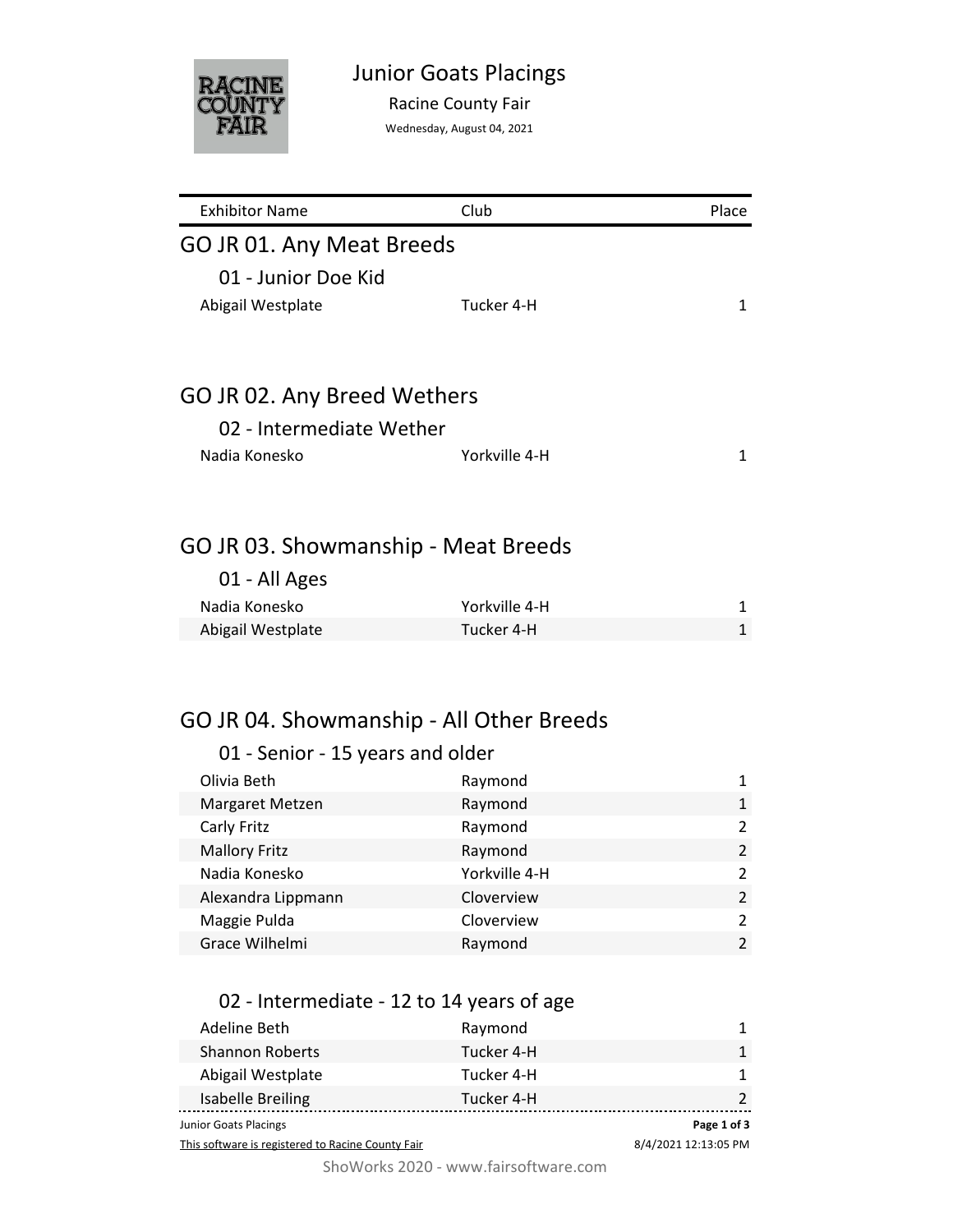| <b>Exhibitor Name</b>                     | Club          | Place         |
|-------------------------------------------|---------------|---------------|
| GO JR 04. Showmanship - All Other Breeds  |               |               |
| 02 - Intermediate - 12 to 14 years of age |               |               |
| Brianna Konesko                           | Yorkville 4-H |               |
| Jackson Wilhelmi                          | Raymond       | $\mathcal{P}$ |
|                                           |               |               |
| 03 - Beginners - 10 to 11 years of age    |               |               |
| <b>Carson Gerou</b>                       | Yorkville 4-H |               |
| Amelia Westplate                          | Tucker 4-H    |               |
|                                           |               |               |
|                                           |               |               |

## GO JR 05. All Other Dairy Breeds

| 01 - Junior Kid        |               |                         |
|------------------------|---------------|-------------------------|
| Margaret Metzen        | Raymond       | $\mathbf{1}$            |
| Abigail Westplate      | Tucker 4-H    | $\mathbf{1}$            |
| Olivia Beth            | Raymond       | $\overline{2}$          |
| 02 - Intermediate Kid  |               |                         |
| Nadia Konesko          | Yorkville 4-H | $\mathbf{1}$            |
| 05 - Senior Yearling   |               |                         |
| <b>Carson Gerou</b>    | Yorkville 4-H | 1                       |
| Grace Wilhelmi         | Raymond       | $\mathbf{1}$            |
| Margaret Metzen        | Raymond       | $\overline{\mathbf{c}}$ |
| 07 - 2 Year Old Milker |               |                         |
| Nadia Konesko          | Yorkville 4-H | 1                       |
| Margaret Metzen        | Raymond       | $\mathbf{1}$            |
| Brianna Konesko        | Yorkville 4-H | $\overline{a}$          |
| 08 - 3 Year Old Milker |               |                         |
| Jackson Wilhelmi       | Raymond       | $\mathbf{1}$            |
| 09 - 4 Year Old Milker |               |                         |
| Abigail Westplate      | Tucker 4-H    | $\mathbf{1}$            |
| Amelia Westplate       | Tucker 4-H    | $\mathbf{1}$            |
| Olivia Beth            | Raymond       | $\overline{c}$          |
|                        |               |                         |

This software is registered to Racine County Fair Junior Goats Placings 8/4/2021 12:13:05 PM **Page 2 of 3**

ShoWorks 2020 - www.fairsoftware.com